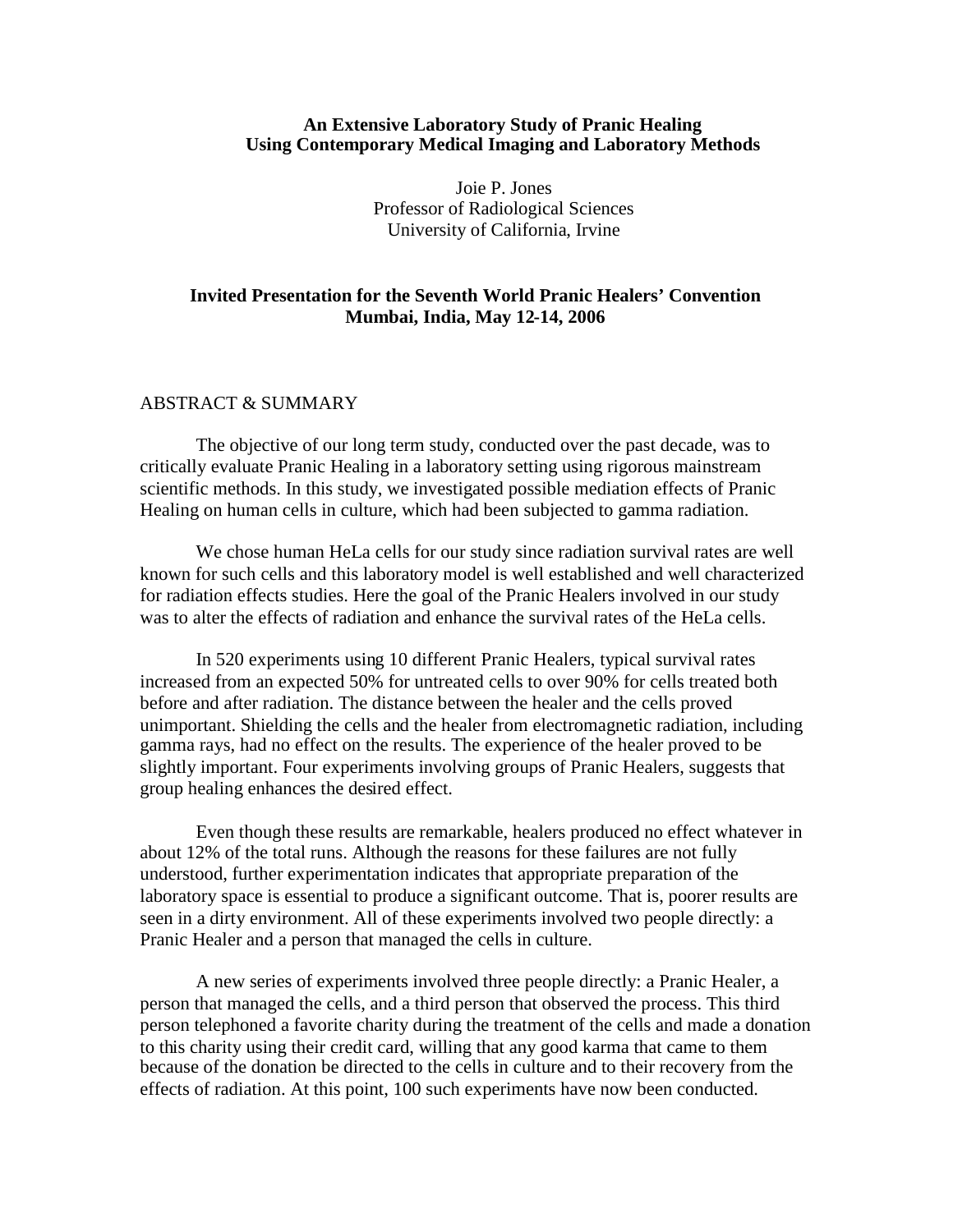Although the cell survival rates did not improve from those of the earlier experiments, the failure rate dropped significantly from 12 % to 4%. These experiments represent, to the best of our knowledge, the first experimental observation and measurement of karmic intervention.

Finally, using functional magnetic resonance imaging (fMRI), we have measured neurophysiological changes in subjects treated by a Pranic Healer. Shielding both the healer and the subject from all forms of radiation had no effect on the results, even when the two were separated by a great distance.

Our long term study, the details of which will be published shortly in the mainstream scientific literature, clearly shows that Pranic Healing can reverse the effects of radiation on cells in culture, that the healing process is enhanced by a suitable environment, and that karmic intervention can be directed to improve the probabilities of success.

Scientifically, these findings are quite remarkable and are difficult if not impossible to explain in terms of the standard scientific paradigm. A Newtonian physics world view, which serves as the basis for contemporary biology and Western medicine, is incapable of explaining these experimental results; however, the data are quite consistent with a quantum mechanical world view.

### INTRODUCTION

Pranic Healing is a so-called biofield therapy established in China thousands of years ago but rediscovered and reformulated in recent times by Master Mei Ling  $6<sup>th</sup>$ Century AD) and Master Choa Kok Sui  $(20<sup>th</sup>$  Century AD). Pranic Healing is a type of "subtle energy" medicine in which the practitioners believe that they are able to tap into what is termed "prana" or "chi", the "universal force" or "life force" and to use this "energy" to promote or enhance healing. Here "energy" is used metaphorically for processes we do not fully understand that seem to involve interactions above and beyond conventional energy.

The basis for Pranic Healing, as described by practitioners, stems from observations made by certain sensitive people who are said to perceive "energy fields" or "auras" of color surrounding the human body. This ability to see auras is known as clairvoyance. The colors in the "aura" and the "energy centers" or "chakras" are said to shift constantly reflecting the state of health of the body.

By projecting "energy" of appropriate "colors" the healer is said to be able to change the colors of the "aura" and therefore the state of health. Pranic Healers are trained to sense and project these "energies" even without being clairvoyant.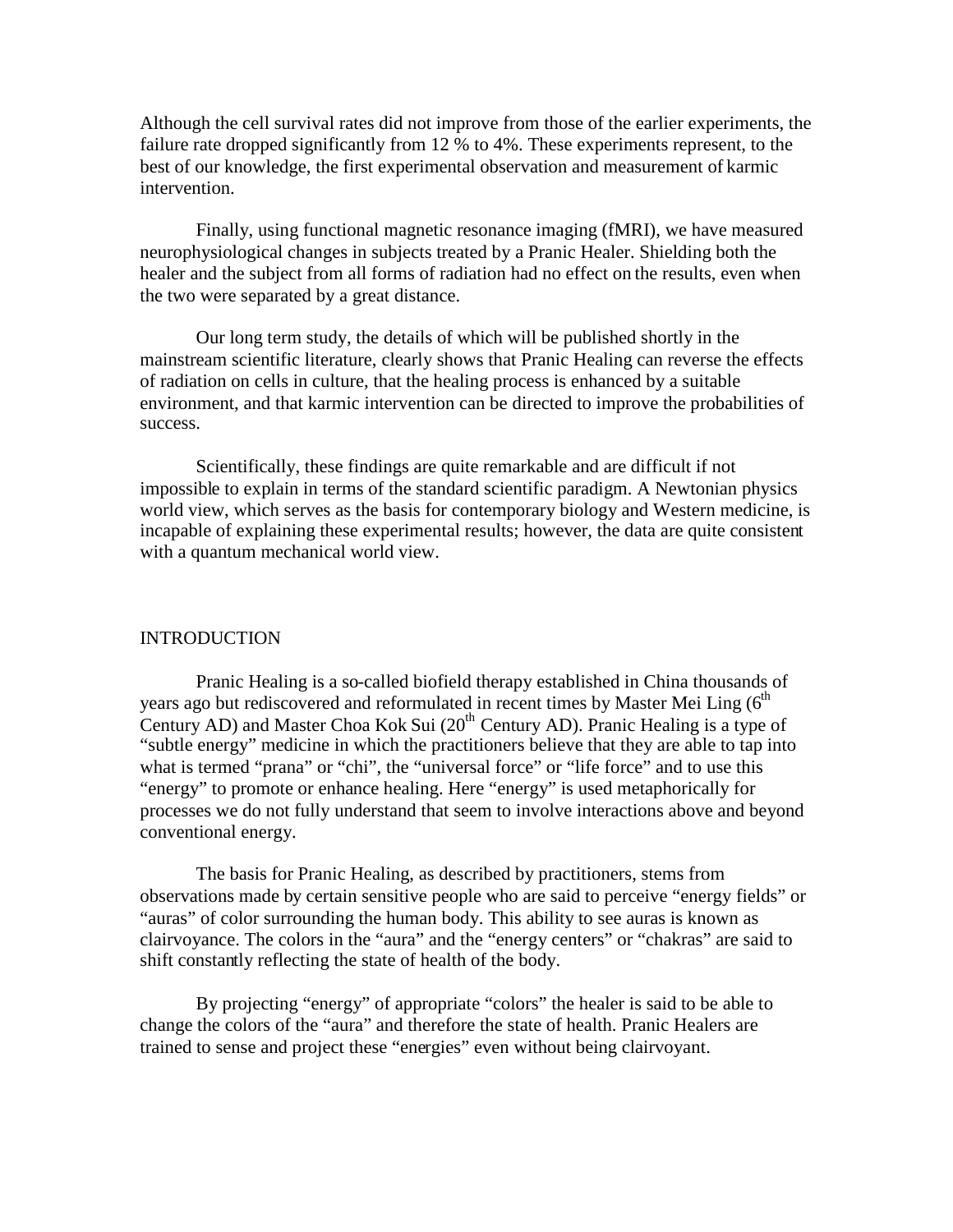The Pranic Healing process involves three steps or stages. First, the healer gives blessings and recognition to masters and teachers that have provided guidance. Second, the healer scans the energy or the aura of the subject to diagnose any abnormalities. And third, the healer cleans and energizes the body, the chakras, and the aura of the subject with prana of appropriate colors to promote healing and balance.

The objective of our ongoing study is to critically evaluate Pranic Healing in a laboratory setting. For an experimental model we chose HeLa cells in culture subjected to gamma radiation. Specifically, we investigated possible mediation effects of Pranic Healing on HeLa cells in culture subjected to gamma radiation. Thus, we measured radiation survival rates for the cells with and without Pranic Healing. This laboratory model using a well-known human cell line is well established and well characterized and is widely used to study the subtle effects of radiation at the cellular level.

A single experiment used 10 identical petri dishes with HeLa cells in culture. The dishes were numbered: xA1, xA2, xB1, xB2, xC1, xC2, xD1, xD2, xE1, xE2. Here, x represents the experiment number, A1 and A2 served as controls, B1 and B2 were subjected to radiation only, C1 and C2 were given Pranic Healing after radiation, D1 and D2 were given Pranic Healing before radiation, and E1 and E2 were given Pranic Healing both before and after radiation. Radiation levels and exposure times were chosen to produce a 50% survival rate 24 hours post radiation. To date, we have conducted 520 such single experiments using 10 different Pranic Healers. The results of these studies are summarized in the table below.

#### **TREATMENT OF CELLS BY INDIVIDUAL PRANIC HEALERS**

| Designation                       | Survival Rate, 1 Day Post Radiation |
|-----------------------------------|-------------------------------------|
| A (control)                       | ~ 100% (range: $99.5% - 100%$ )     |
| B (radiation only)                | ~ 50% (range: $49.4\%$ - 50.7%)     |
| $C$ (PH after radiation)          | ~70% (range: $67.4\%$ - $71.8\%$ )  |
| D (PH before radiation)           | ~80\% (range: $78.1\%$ - 82.9\%)    |
| E (PH before and after radiation) | ~90% (range: $87.8\%$ - 93.4%)      |
|                                   |                                     |

These results indicate that treatment of the cells with Pranic Healing produces a major change in cell survival rate. It should be noted, however, that this table is based on 458 single experiments where the Pranic Healer produced a positive results. In 62 single experiments or about 12% of the total 520 runs, the Healer produced no effect whatever. The reasons for these failures remain unclear and are still under investigation. It would seem that Pranic Healing produces an effect at a certain level or produces no effect at all.

In four additional experiments, Pranic Healing was applied by groups of 24, 32, 42, and 38 Healers. Treating the cells both before and after radiation produced cell survival rates of 95% to 97%. This result suggests that the Pranic Healing effect is enhanced by group healing. SUMMARY OF RESULTS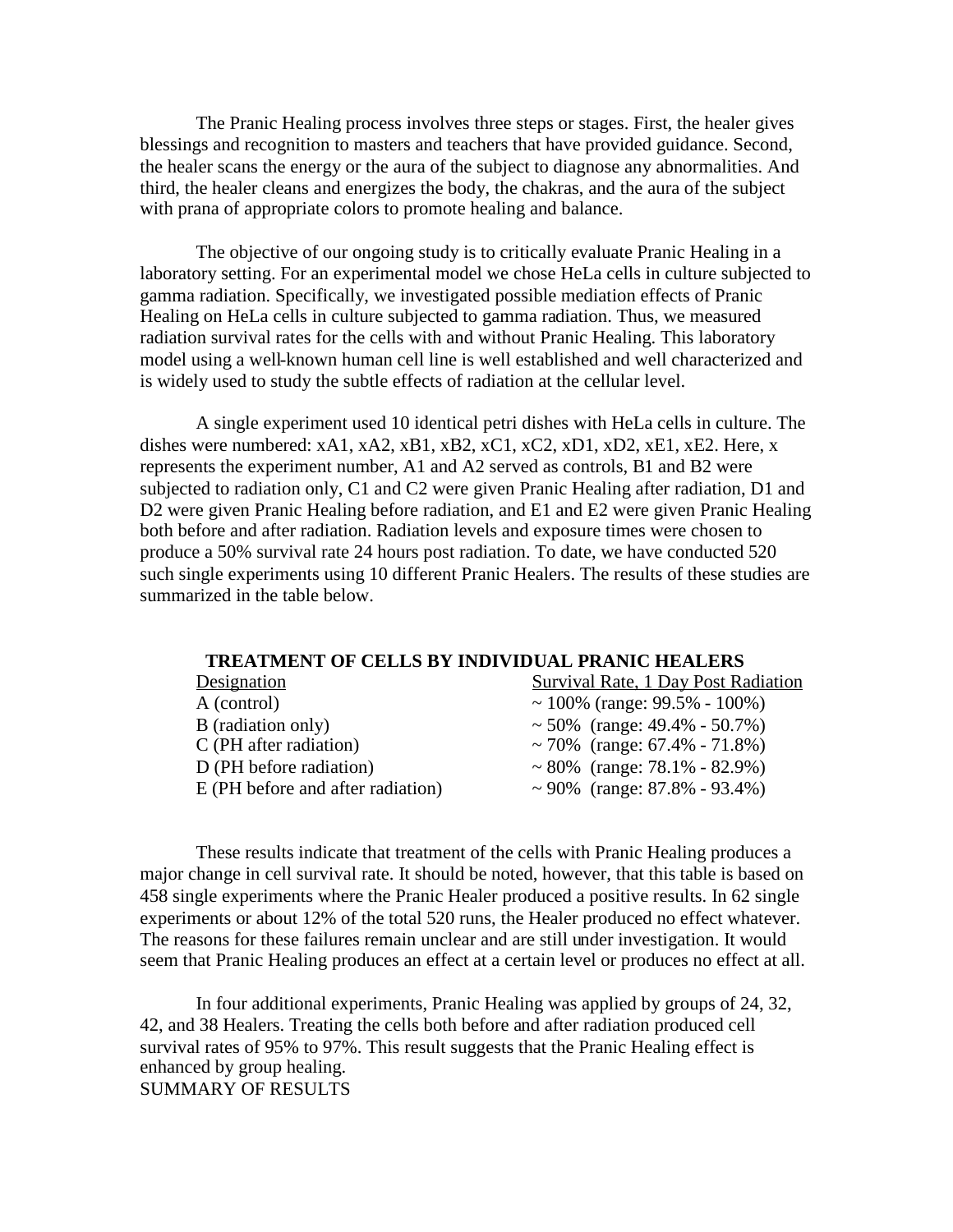Although a forthcoming publication will provide a detailed analysis for these and additional experiments, we can summarize some of our findings here. First, the distance between the healer and the cells was unimportant. Initially, each healer worked on the cells in my laboratory at UCI. Additional experiments were done with the healer at a distance (in some cases, 6000 miles). The separation between cells and healer had no effect on the result.

Secondly, the shielding of cells from EMF and gamma radiation had no effect on the results. In one extreme case, both the healer and the cells were shielded and separated by a distance of some 6000 miles. These results were indistinguishable from those in which the cells and healer were in the same room and without shielding.

Thirdly, the experience of the healer was found to be slightly important. However, even a beginning student could produce a positive result.

Fourth, although the 10 individual Pranic Healers produced a positive result in some 88% of the experiments, no result was produced in 12% of the experiments, though the healers themselves thought they had produced a positive outcome. In the experiments that failed, no partial results were observed. Thus, the healing process seems to either be on or off, with nothing in between.

Finally, since several of the healers found the laboratory space to be "energetically dirty" an extensive program was undertaken prior to and during the experiments to "etherically clean" the laboratory space. Healers "cleaned" the lab by removing "dirty energy" and "energizing with positive energy." This "cleaning" process took four months before the healers felt that the lab was sufficiently "clean" to undertake the experiments and continued on a daily basis during the course of the experiments.

After the experiments described above were completed, no additional "cleaning" of the lab was undertaken. In about four months the laboratory had returned to its original state of "energetically dirty." At this point, an additional set of 50 single experiments were undertaken. For these studies, a failure rate of 90% was observed. That is, only 5 experiments out of 50 were successful, when conducted in an "energetically dirty" environment. An additional set of 50 single experiments were conducted in a laboratory that was judged by the healers to be "extremely energetically dirty." For these studies, a failure rate of 100% was observed. That is, none of the experiments were successful when conducted in an "extremely energetically dirty" environment.

Collectively, these experiments suggest that the conditioning of the environment in which the studies are conducted is essential to the success of the studies. These findings clearly have important implications to the study and practice of subtle energy medicine.

### PRANIC HEALING AND KARMIC INTERVENTION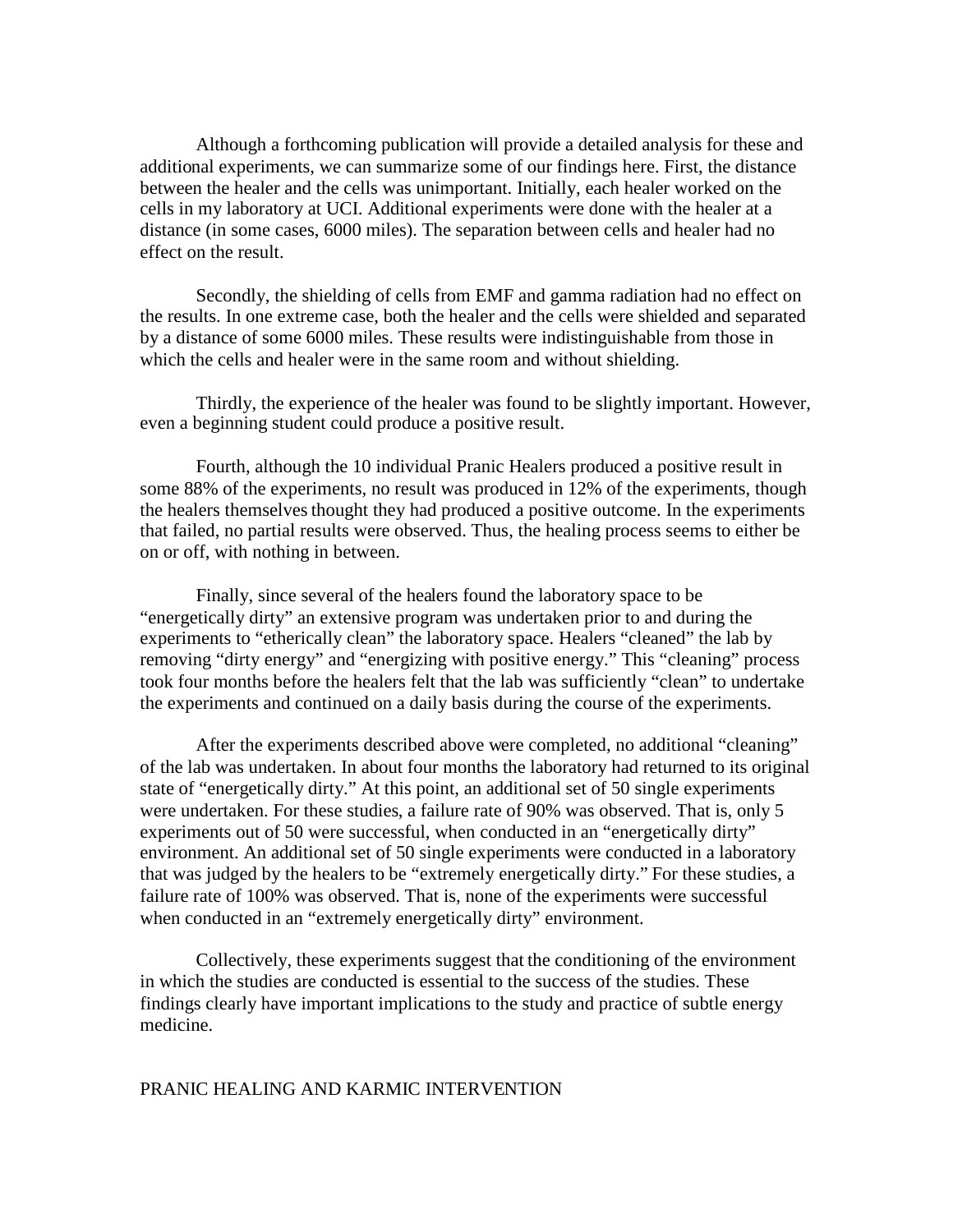Even in a clean and well-controlled environment, Pranic Healing failed to alter the effects of radiation on cells in culture in about 12% of the experiments. Such failures occurred even in those cases where the healer believed that they had been successful. In a series of preliminary experiments we have sought to investigate the possible role of karma in influencing the success or failure of these studies.

All of the previous experiments involved two people directly: a Pranic Healer (or a group of Pranic Healers) and a person that managed the cells in culture. This new series of experiments involved three people directly: a Pranic Healer, a person that managed the cells, and a third person that observed the process. This third person telephoned a favorite charity during the treatment of the cells and made a donation to this charity using their credit card, willing that any good karma that came to them because of the donation be directed to the cells in culture and to their recovery from the effects of radiation. Donations ranged from \$20 to \$100. Charities included the local Red Cross, a local homeless shelter, the United Way, the American Cancer Society, and the Katrina Relief Fund.

At this point, 100 such experiments have now been conducted. Although the cell survival rates did not improve from those of the original experiments, the failure rate dropped significantly from 12 % to 4%. No correlations were found between success rate and the amount donated or the charity utilized. These experiments represent, to the best of our knowledge, the first experimental observation and measurement of karmic intervention.

### PRANIC HEALING, ACUPUNCTURE, AND fMRI

Previous studies in our lab (see Proc. Natl. Acad. Sci., Vol. 95, pp 2670-2673, March 1998) investigated acupuncture using functional magnetic resonance imaging (fMRI). Specifically, using fMRI, we found that stimulation of specific vision related acupoints in the foot elicit increases in cortical blood flow in circumscribed regions of the visual cortex comparable in magnitude and brain location to those obtained by stimulation of the visual cortex by flashes of light. When the acupuncture needle was directed at a nearby but non-acupoint site, no such effects were observed.

Two healers used in our Pranic Healing cell study were also experienced in acupuncture and had participated in our studies of acupuncture using fMRI. Each of these healers was instructed to focus the subtle energy used during Pranic Healing on the acupoint BL-67, known to be related to vision, in a human subject undergoing fMRI studies of the visual cortex area of the brain. Focusing of the subtle energy (prana) onto the acupoint produced a stimulation of the visual cortex identical to that produced by needle stimulation of the acupoint. Initially, the Pranic Healers were immediately adjacent to the subject undergoing fMRI, with their hand, from which the subtle energy was said to emanate, only a few inches away from the skin surface above BL-67. However, additional experiments in which the healers were located some distance from